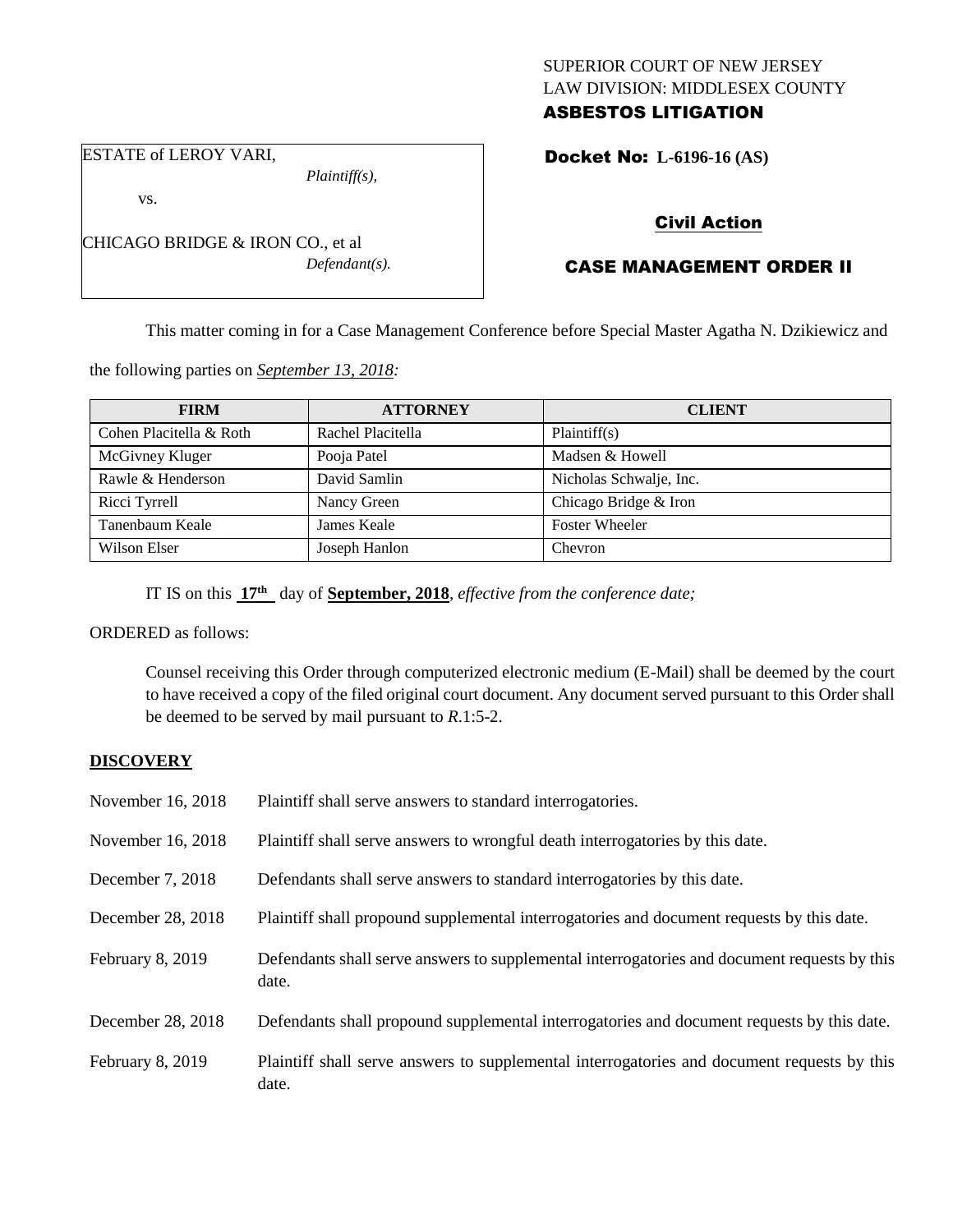- March 15, 2019 Fact discovery, including depositions, shall be completed by this date. Plaintiff's counsel shall contact the Special Master within one week of this deadline if all fact discovery is not completed.
- March 15, 2019 Depositions of corporate representatives shall be completed by this date.

### **EARLY SETTLEMENT**

August 16, 2019 Settlement demands shall be served on all counsel and the Special Master by this date.

### **SUMMARY JUDGMENT MOTION PRACTICE**

| June 14, 2019 | Plaintiff's counsel shall advise, in writing, of intent not to oppose motions by this date. |
|---------------|---------------------------------------------------------------------------------------------|
| June 28, 2019 | Summary judgment motions shall be filed no later than this date.                            |
| July 26, 2019 | Last return date for summary judgment motions.                                              |

#### **MEDICAL DEFENSE**

- November 16, 2018 Plaintiff shall serve executed medical authorizations (along with answers to interrogatories) by this date.
- November 16, 2018 Plaintiff shall serve a diagnostic medical report and any medical records in plaintiff's possession by this date.
- May 31, 2019 Plaintiff shall serve medical expert reports by this date.
- September 6, 2019 Defendants shall identify its medical experts and serve medical reports, if any, by this date. In addition, defendants shall notify plaintiff's counsel (as well as all counsel of record) of a joinder in an expert medical defense by this date.

### **LIABILITY EXPERT REPORTS**

- May 31, 2019 Plaintiff shall identify its liability experts and serve liability expert reports or a certified expert statement by this date or waive any opportunity to rely on liability expert testimony.
- September 6, 2019 Defendants shall identify its liability experts and serve liability expert reports, if any, by this date or waive any opportunity to rely on liability expert testimony.

#### **EXPERT DEPOSITIONS**

October 4, 2019 Expert depositions shall be completed by this date. To the extent that plaintiff and defendant generic experts have been deposed before, the parties seeking that deposition in this case must file an application before the Special Master and demonstrate the necessity for that deposition. To the extent possible, documents requested in a deposition notice directed to an expert shall be produced three days in advance of the expert deposition. The expert shall not be required to produce documents that are readily accessible in the public domain.

 $\_$  ,  $\_$  ,  $\_$  ,  $\_$  ,  $\_$  ,  $\_$  ,  $\_$  ,  $\_$  ,  $\_$  ,  $\_$  ,  $\_$  ,  $\_$  ,  $\_$  ,  $\_$  ,  $\_$  ,  $\_$  ,  $\_$  ,  $\_$  ,  $\_$  ,  $\_$  ,  $\_$  ,  $\_$  ,  $\_$  ,  $\_$  ,  $\_$  ,  $\_$  ,  $\_$  ,  $\_$  ,  $\_$  ,  $\_$  ,  $\_$  ,  $\_$  ,  $\_$  ,  $\_$  ,  $\_$  ,  $\_$  ,  $\_$  ,